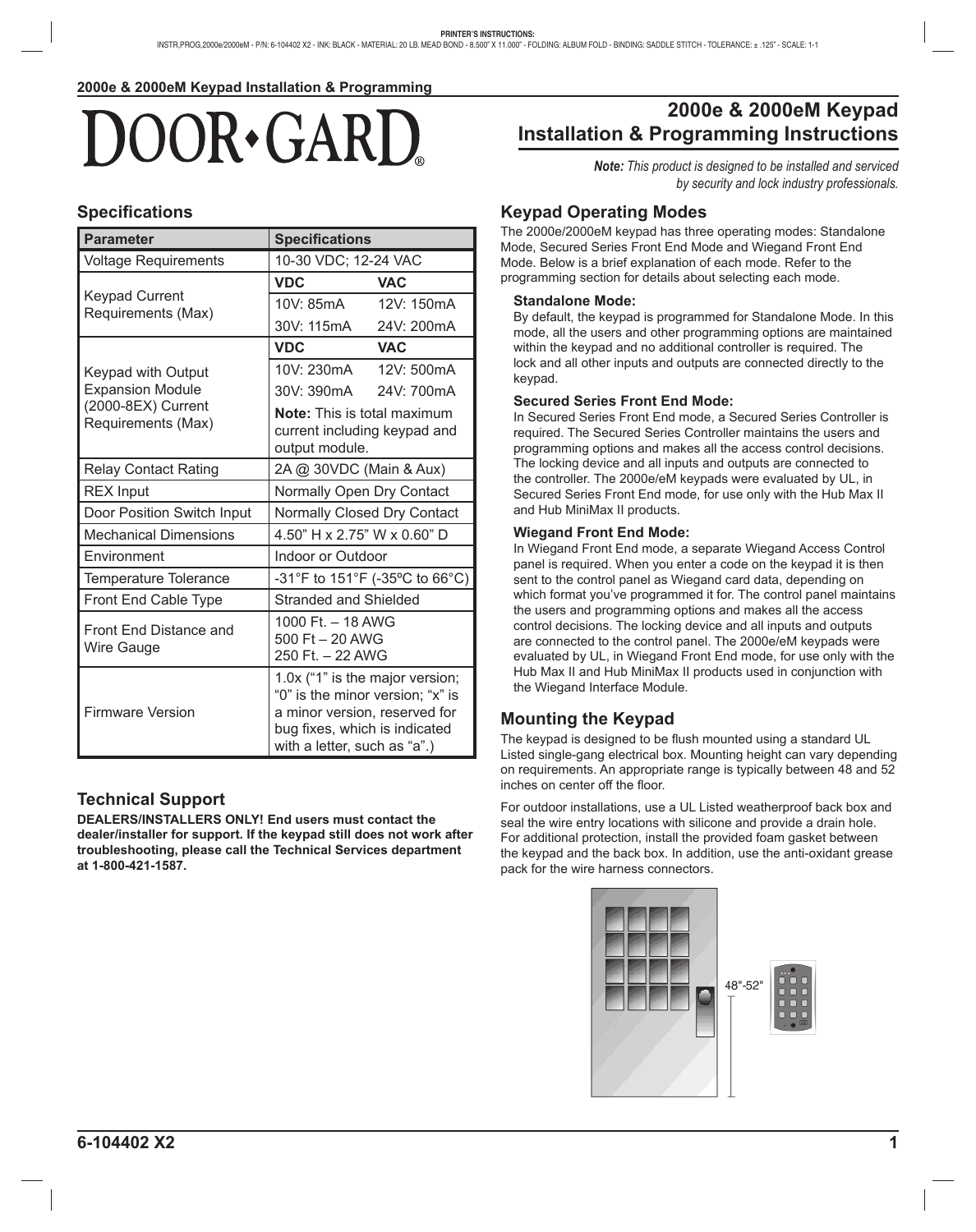#### **Circuit Board Diagram**



# **Main Wire Harness (P2)**



| Pin                                                                      | <b>Wire Color</b> | <b>Description</b>                 |
|--------------------------------------------------------------------------|-------------------|------------------------------------|
| ▌1                                                                       | Red               | V+ (Keypad Power)                  |
| $\overline{2}$                                                           | <b>Black</b>      | V- (Keypad Power)                  |
| $\sqrt{3}$                                                               | White/Black       | Wiegand Data 0/Secured Series Data |
| $\overline{4}$                                                           | White/Yellow      | Wiegand Data 1/Secured Series Data |
| $\begin{array}{ c c }\n\hline\n5 \\ \hline\n6 \\ \hline\n7\n\end{array}$ | <b>Brown</b>      | Request to Exit (REX)/LED1         |
|                                                                          | White/Orange      | Loop Common                        |
|                                                                          | White             | Door Position Switch Input         |
| 8                                                                        | Green             | Main Relay Normally Open           |
| <u>[a</u>                                                                | Blue              | Main Relay Common                  |
| $\vert$ 10                                                               | Grav              | Main Relay Normally Closed         |

# **Auxiliary Relay Wire Harness (J2)**

| l Pin | <b>Wire Color</b> | <b>Description</b>               |
|-------|-------------------|----------------------------------|
|       | Green             | <b>Aux Relay Normally Open</b>   |
|       | <b>Blue</b>       | Aux Relay Common                 |
| 13    | Grav              | <b>Aux Relay Normally Closed</b> |

#### **UL Requirements**

The 2000e/2000eM keypad is a UL Listed access control unit. This section contains information regarding the requirements necessary to meet UL compliance.

Wiring methods shall be in accordance with the National Electrical Code (ANSI/NFPA70), local codes, and the authorities having jurisdiction.

All wires and cables used must be a minimum of 22 AWG, stranded and shielded UL Listed and/or recognized wire suitable for the application. In addition, input and output cables that extend from the unit must be shielded, twisted pair. Ground the shield only at one end, usually the circuit end.

All interconnecting devices (ie. door contacts, REX, locking devices, alarm devices, doorbell, etc.) must be UL Listed.

A UL Listed access control power limited power supply, capable of 4 hours standby, must be used to power the keypad.

A minimum of three user codes must be programmed for controlling access.

The following Wiegand card formats were not evaluated by UL: 28-bit, 29-bit, 30-bit, 31-bit, 32-bit or 36-bit (formats 2-8 from wiegand format chart. UL did evaluate the 26-bit card format (format 1).

8-Bit Burst Mode was not evaluated by UL.

#### **Installing a Tamper Switch**

To meet UL requirements, a UL Listed tamper switch must be installed in a UL Listed single-gang box used for mounting the keypad. The tamper switch must activate if the keypad is removed from the box and must disconnect power from the lock. The lock must be a fail-secure device, meaning the lock remains locked when power is removed.

In addition, once the tamper device is activated, it must be configured so that it can only be reset from within the protected area. Only a Sentrol 3012 or Sentrol 3025T tamper switch can be used. The diagrams below show the suggested mounting location for each device.

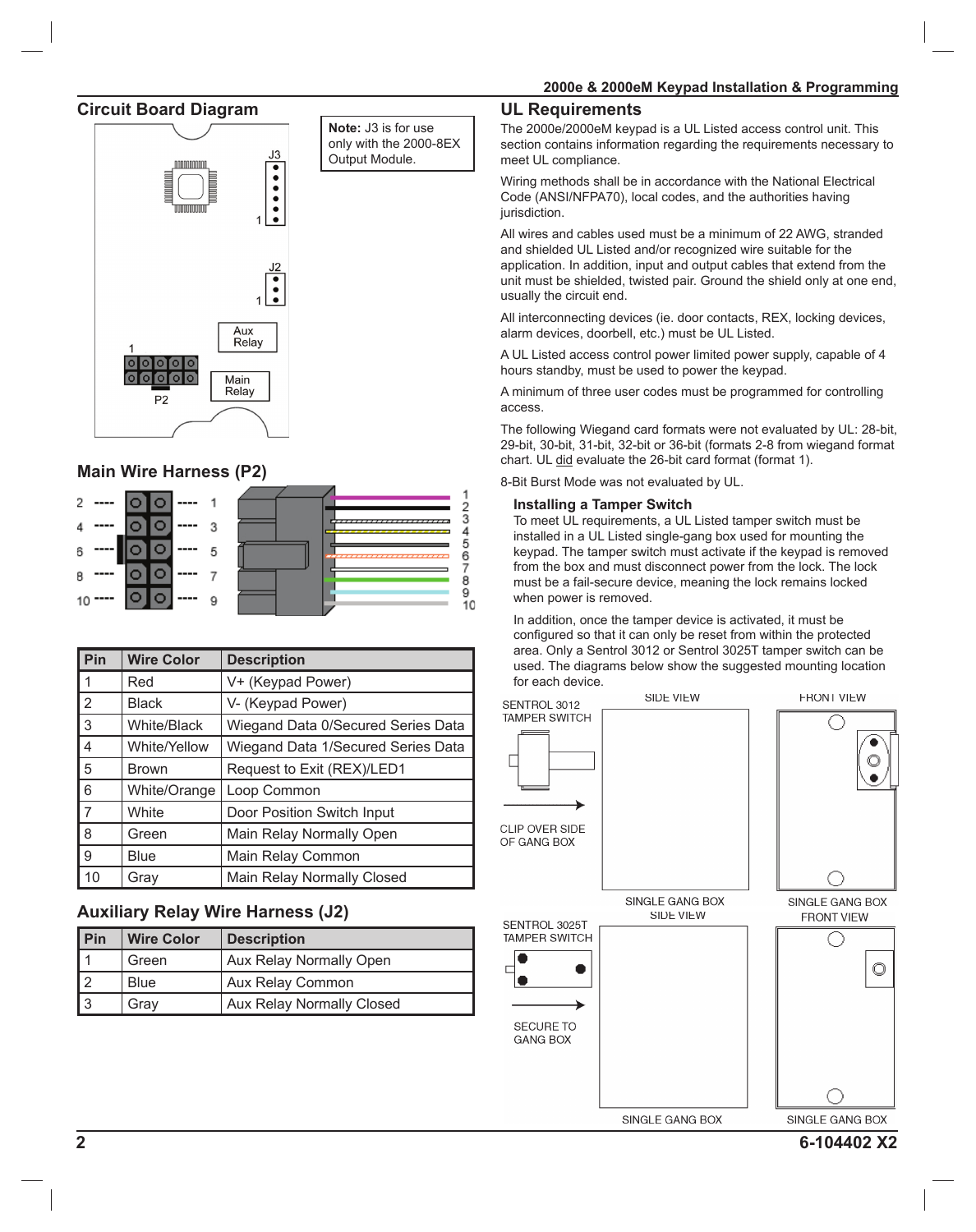# **2000e & 2000eM Keypad Installation & Programming**

# **Wiring a Maglock (Fail-Safe)**

- 1. Connect the red wire  $(V+)$  to the blue wire (common), and then connect them to the positive on the power supply.
- 2. Connect the gray wire (normally closed) to the positive on the Maglock.
- 3. Connect the black wire (V-) to the negative on the Maglock, and then connect them both to the negative on the power supply.



Maglock (Fail-Safe)

# **Wiring an Electric Door Strike (Fail-Secure)**

- 1. Connect the red wire (V+) to the blue wire (common), and then connect them to the positive on the power supply.
- 2. Connect the green wire (normally open) to the positive on the strike.
- 3. Connect the black wire (V-) to the negative on the strike, and then connect them both to the negative on the power supply.



# **Shunting a Normally Closed Zone**

- 1. Connect the blue wire (common) to the common connection on the door position switch.
- 2. Connect the green wire (normally open) to the normally closed connection on the door position switch.



# **Wiring the REX and Door Position Switch**

- Connect the brown wire (REX Input) to the normally open connection on the REX device.
- 2. Connect the white/orange wire (loop common) to the common on the REX device and the common on the door switch.
- 3. Connect the white wire (door loop) to the normally closed connection on the door switch.



**Note:** By default, the forced door and propped door outputs are assigned to the audio alerts. When you power up the keypad for the first time and door contacts are not connected, you may hear audio alert #1 immediately followed by audio alert # 2 thirty seconds later. If you are not using door contacts you must either short the white and white/orange wires together or disable the audio alerts.

# **Secured Series Front End Wiring Diagram**

To use the keypad as a Secured Series Front End, connect the red, black, white/black and white/yellow wires, on the main keypad wire harness, to the corresponding terminals on the Secured Series Door Control Module. The drain wire must be connected at the controller side only. Refer to the wiring distance and gauge in the specifications chart.



# **Wiegand Front End Wiring Diagram**

To use the keypad as a Wiegand Front End, connect the red, black white/black, white/yellow and brown wires on the main keypad wire harness to the corresponding terminals on the Wiegand Control Panel. The drain wire must be connected at the panel side only. Refer to the wiring distance and gauge in the specifications chart.

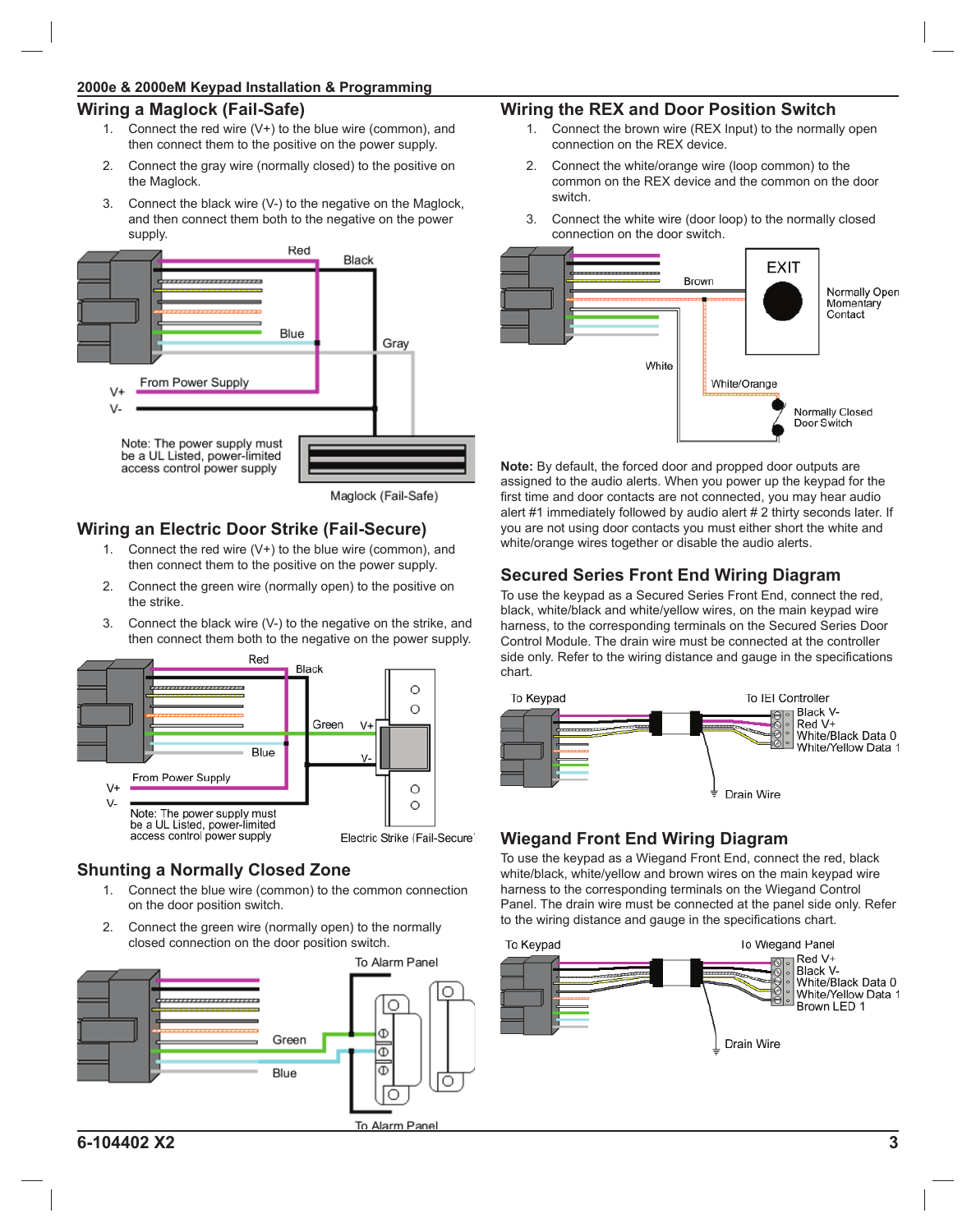## **Changing the Master Code**

The first step in setting up your keypad is to enter program mode and change the master code. The default master code is 1234.

|    | Enter Program Mode<br>Press: 99 # master code *                  | (Yellow LED Flashes Slowly) |
|----|------------------------------------------------------------------|-----------------------------|
|    | Change Master Code<br>Press: 1 # new master code * repeat code * |                             |
|    |                                                                  | (Yellow LED Flashes Slowly) |
| 3. | Exit Program Mode                                                |                             |
|    | Press: *                                                         | (Yellow LED Stops Flashing) |

#### **Programming a Supervisor Code**

Use the following command sequence to program a supervisor code, which is stored user location 2. The supervisor is only allowed to add, delete and disable users.

- 1. Enter Program Mode<br>Press: 99 # master code \* (Yellow LED Flashes Slowly) 2. Change Supervisor Code Press: **2 # supervisor code** ✱ **repeat code** ✱
- (Yellow LED Flashes Slowly) 3. Exit Program Mode Press:  $*$  (Yellow LED Stops Flashing)

#### **Selecting Secured Series Front End Mode**

To select Secured Series Front End Mode, use the following steps:

- 1. Enter Program Mode Press: **99 # master code \*** (Yellow LED Flashes Slowly)
- 2. Select Secured Series Front End Mode<br>Press: 1032 # 0 # 2 # \* \* (Yel (Yellow LED Flashes Slowly)
- 3. Exit Program Mode Press  $*$  (Yellow LED Stops Flashing)

#### **Selecting Wiegand Front End Mode**

To select Wiegand Front End Mode, use the following steps:

| 1. | Enter Program Mode<br>Press: 99 # master code *                                            | (Yellow LED Flashes Slowly) |
|----|--------------------------------------------------------------------------------------------|-----------------------------|
| 2. | Select Wiegand Front End Mode<br>Press: $1032 \text{ #} 0 \text{ #} 1 \text{ #} \text{ *}$ | (Yellow LED Flashes Slowly) |
| 3. | Exit Program Mode<br>Press $*$                                                             | (Yellow LED Stops Flashing) |

#### **Selecting Standalone Mode**

Standalone Mode is the default operating mode. If you've changed the operating mode and want to revert back to Standalone Mode, use the following steps:

| Enter Program Mode<br>Press: 99 # master code *                                     | (Yellow LED Flashes Slowly) |
|-------------------------------------------------------------------------------------|-----------------------------|
| Select Standalone Mode<br>Press: $1032 \text{ #} 0 \text{ #} 0 \text{ #} \text{ *}$ | (Yellow LED Flashes Slowly) |
| 3. Exit Program Mode<br>Press $*$                                                   | (Yellow LED Stops Flashing) |

# **Programming Users**

(Standalone Mode Only)

The unit can hold up to 500 users. Codes are 1 to 10 digits in length.

| <b>Command/Action</b>                                      | <b>Keys to Enter/Details</b>                                                                                    |
|------------------------------------------------------------|-----------------------------------------------------------------------------------------------------------------|
| Add Standard User (short)                                  | user location # code * code *                                                                                   |
| Add Standard User with<br>l Specific Unlock Time           | unlock time # user location #<br>$code * code *$                                                                |
| Add Enhanced User                                          | 60 # user type # user location #<br>$code * code *$                                                             |
| Add User to Trigger<br>Specific Outputs<br>(Lock, OUT2-10) | 59 # outputs # user location # code<br><b>* code *</b> $(1 = \text{Lock}, 2 = \text{OUT2},$<br>$3 = OUT 3, Etc$ |
| l Disable User                                             | 56 # 0/1 # user location # * *<br>$(0 = enabled; 1 = disabled)$                                                 |
| l Delete User                                              | user location $\sharp$ * *                                                                                      |

#### **User Types**

(Standalone Mode Only)

| <b>User Types</b>                   | <b>Description</b>                                                                                                                                                                                                                                                                                  |  |
|-------------------------------------|-----------------------------------------------------------------------------------------------------------------------------------------------------------------------------------------------------------------------------------------------------------------------------------------------------|--|
| Toggle User (0)                     | A toggle user latches the Lock Output like an<br>on/off switch. When you enter the code the first<br>time, the Lock Output is activated and remains<br>activated until you enter any toggle code.                                                                                                   |  |
| Standard User (1)                   | This user type is a standard timed user that<br>activates the lock output for the time duration<br>programmed with command 11 or with the<br>master code.                                                                                                                                           |  |
| Lockout User (3)                    | A Locks Out User is used to lock out users<br>from the keypad. After entering a lock out<br>code, users in a higher user location are<br>denied access. To clear a lock out, enter the<br>same lock out code you used to enter lock<br>out mode.                                                    |  |
| Single Use Code (5)                 | This user code can only be used once. After<br>entering the code, the user is deleted from<br>memory. To verify a single use code is still<br>programed, enter 5 # code *. If the code<br>wasn't used, the green LED flashes for $\frac{1}{2}$ a<br>second.                                         |  |
| Emergency User (7)                  | An emergency user operates as a standard<br>timed user, with one exception, it can't be<br>Locked Out by a lock out user.                                                                                                                                                                           |  |
| Duress User (8)                     | The duress user is another type of<br>emergency user. This user activates both the<br>Lock and Duress Outputs. You would use<br>this code if you wanted to activate an alarm,<br>as well as gain entrance through the door.                                                                         |  |
| Two-Part User<br>Type $A(9)$        | This user type is one half of a two-part user<br>combination. When you enter a Type A user<br>code, you must enter a Type B user code to<br>gain access through the door. After entering<br>the code the bi-color LED alternates red and<br>green. You have 15 seconds to enter the<br>second code. |  |
| <b>Two-Part User</b><br>Type B (10) | This user type is the second half of a<br>two-part user combination. After entering a<br>Type B code you must enter a Type A code<br>to gain access through the door.                                                                                                                               |  |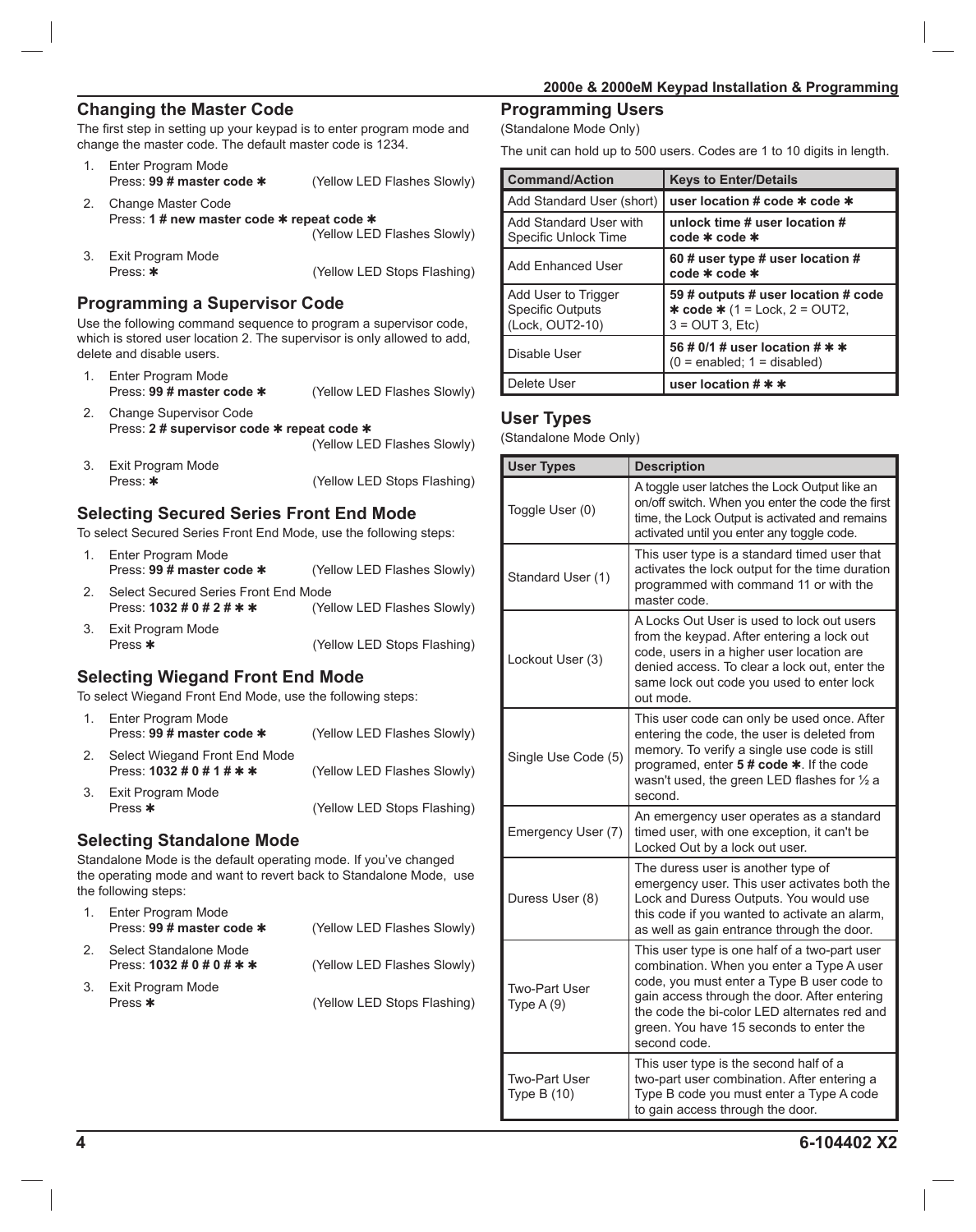# **Assigning Virtual Outputs to Physical Outputs**

(Standalone Mode Only)

The keypad is equipped with nineteen Virtual Outputs and twelve Physical Outputs. Virtual Outputs are functions that you can assign to operate any Physical Output. Physical Outputs include the main relay and aux relay on the keypad, the eight relays on the 2000-8EX Output Module, and the two audio alerts on the keypad.

- Using Command 10, you can assign any Virtual Output to any Physical Output or disable a Physical Output.
- Each Physical Output can have multiple Virtual Outputs assigned to it.

# **Assigning Outputs**

(Standalone Mode Only)

| <b>Command/Action</b>                                          | <b>Keys to Enter/Details</b>                                                                                                            |  |
|----------------------------------------------------------------|-----------------------------------------------------------------------------------------------------------------------------------------|--|
| <b>Assign Outputs</b>                                          | 10 # virtual output # physical<br>output $#$ $*$                                                                                        |  |
| <b>Virtual Outputs</b>                                         | <b>Physical Outputs</b>                                                                                                                 |  |
| 1 - Lock Output                                                | 1 - Main Relay                                                                                                                          |  |
| 2 - Alarm Shunt                                                | 2 – Aux Relay                                                                                                                           |  |
| 3 - Propped Door                                               | 3 - External Relay 1                                                                                                                    |  |
| 4 - Forced Door                                                | 4 - External Relay 2                                                                                                                    |  |
| $5 - OUT2$                                                     | 5 - External Relay 3                                                                                                                    |  |
| $6 - OUT3$                                                     | 6 - External Relay 4                                                                                                                    |  |
| $7 - OUT4$                                                     | 7 - External Relay 5                                                                                                                    |  |
| $8 - OUT5$                                                     | 8 – External Relay 6                                                                                                                    |  |
| $9 - OUT6$                                                     | 9 - External Relay 7                                                                                                                    |  |
| $10 - \text{OUT7}$                                             | 10 - External Relay 8                                                                                                                   |  |
| $11 - OUT8$                                                    | 11 - Audio Alert 1                                                                                                                      |  |
| $12 - \text{OUT}9$                                             | 12 – Audio Alert 2                                                                                                                      |  |
| $13 - $ OUT $10$                                               |                                                                                                                                         |  |
| 14 - Duress Output                                             |                                                                                                                                         |  |
| 15 - Panic Output (see page 5)                                 | Note: The keypad is equipped                                                                                                            |  |
| 16 - Keypad Active Output                                      | with only two relays. The Output<br>Expansion Module (2000-8EX)                                                                         |  |
| 17 - Doorbell Output*                                          | is required to use additional                                                                                                           |  |
| 18 – REX Input Active                                          | outputs.                                                                                                                                |  |
| 19 - Door Loop Input Active                                    |                                                                                                                                         |  |
| *Note: The Doorbell Output also works in both Front End Modes. |                                                                                                                                         |  |
| Disable Virtual Output                                         | 10 # virtual output # 0 # $*$ $*$                                                                                                       |  |
| Disable Physical Output                                        | 10 # 0 # physical output # * *                                                                                                          |  |
| Programming the REX/Door<br>Loop Outputs (Lock, OUT2-10)       | 49 # outputs # input # $\ast \ast$<br>Outputs: Lock =1, OUT2 = 2,<br>$OUT3 = 3$ , $OUT4 = 4$ , etc<br>Input: $REX = 0$ ; Door Loop = 1) |  |
| <b>Note:</b> The default output settings are:                  |                                                                                                                                         |  |
| • Lock Output = Main Relay                                     |                                                                                                                                         |  |
| • Alarm Shunt = Aux Relay                                      |                                                                                                                                         |  |

- Forced Door = Audio Alert 1
- Propped Door = Audio Alert 2.

# **Programming Output Times**

(Standalone Mode Only)

| <b>Command/Action</b>    | <b>Keys to Enter/Details</b>        |
|--------------------------|-------------------------------------|
| Change Lock Output Time  | 11 # time # 0 # $*$ $*$ (1-255 sec) |
| Set OUT2 Time Duration   | 12 # ttt # mmm # $*$ *              |
| Set OUT3 Time Duration   | 13 # ttt # mmm # $*$ *              |
| I Set OUT4 Time Duration | 14 # ttt # mmm # * *                |
| Set OUT5 Time Duration   | 15 # ttt # mmm # * *                |
| Set OUT6 Time Duration   | 16 # ttt # mmm # $*$ *              |
| Set OUT7 Time Duration   | 17 # ttt # mmm # $*$ *              |
| Set OUT8 Time Duration   | 18 # ttt # mmm # * *                |
| Set OUT9 Time Duration   | 19 # ttt # mmm # * *                |
| Set OUT10 Time Duration  | 110 # ttt # mmm # $*$ *             |
| Set Propped Door Time    | 44 # time # 0 # * * (10-990 sec)    |
| Set Forced Door Time     | 45 # time # 0 # * * (10-990 sec)    |

**Note:**

● OUT2-10: ttt = time units, mmm = multiplier. Example: "**12 # 2 # 5 #** ✱ ✱" = 10 seconds (2 time units multiplied by 5 seconds = 10 seconds).

- The maximum value of ttt and mmm is 255 (255 x 255).
- The default output times (Lock Output, OUT2-10) are 5 seconds.
- To toggle the output enter 0 for both ttt and mmm Example: **12 # 0 # 0 #** ✱ ✱.

# **Programming Keypad Options**

(Default settings are in **bold**)

| <b>Command/Action</b>             | <b>Keys to Enter/Details</b>       |                   |
|-----------------------------------|------------------------------------|-------------------|
| Change Keypad Options             | 30 # option # setting # **         |                   |
| Option                            | Setting                            |                   |
| 0 - Audio Keypress Feedback       | $0 = Disabled$                     | $1 =$ Enabled     |
| 1 - Visual Keypress Feedback      | $0 = Disabled$                     | $1 =$ Enabled     |
| $2 -$ Auto Entry                  | $0 = Disabled$                     | $1 =$ Enabled     |
| 3 - Error Lockout                 | $0 = Disabled$                     | $1 =$ Enabled     |
| 4 - User Lockout                  | $0 = Disabled$                     | $1 =$ Enabled     |
| 5 - Two-Part Users                | $0 = Disabled$                     | $1 =$ Enabled     |
| 6 - Keypad Backlighting           | $0 = Disabled$                     | $1 =$ Enabled     |
| 7 – Keypad Backlight Dimming      | $0 = Disabled$                     | $1 =$ Enabled     |
| 8 - REX Processing Select         | $0 =$ Only when<br>door closed     | $1 =$ Always      |
| 9 - Red LED Dimming               | $0 =$ Off when<br>backlighting dim | $1 =$ Always On   |
| 10 - Door Loop Output Processing  | $0 = Not when$<br>lock latched     | $1 =$ Always      |
| 16 - Secured Series In/Out        | $0 =$ Records IN                   | $1 =$ Records Out |
| 18 - 8-Bit Burst Output           | $0 = Disabled$                     | $1 =$ Enabled     |
| 19 - WFE Red LED Select           | $0 = Disabled$                     | $1 =$ Enabled     |
| 20 - WFE Red LED Active State     | $0 = Low$                          | $1 = High$        |
| 21 – WFE Green LED Select         | $0 = Disabled$                     | $1 =$ Enabled     |
| 22 - WFE Green LED Active State   | $0 = Low$                          | $1 = High$        |
| Note: WFE means Wiegand Front End |                                    |                   |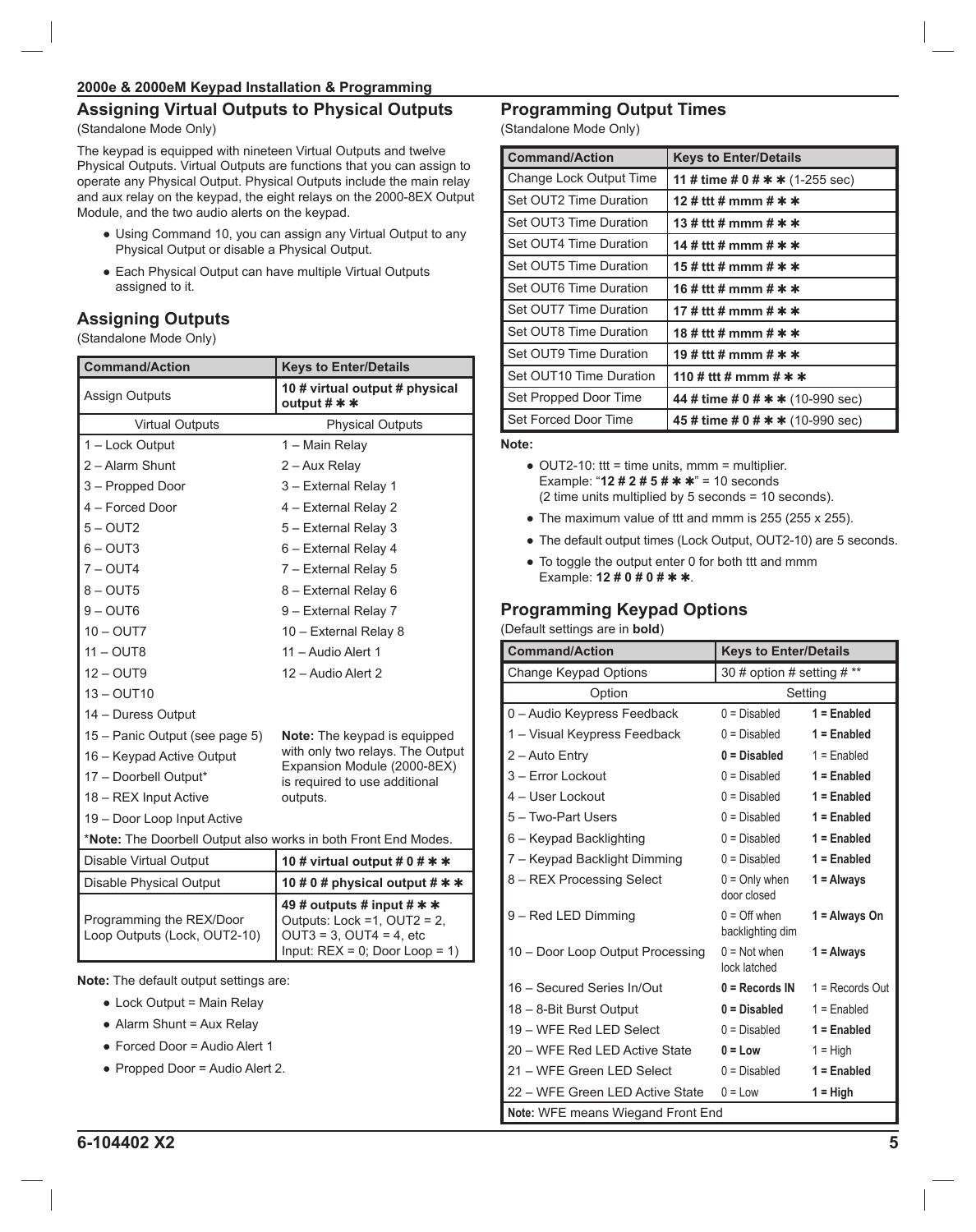#### **Programming Keypad Parameters**

(Default settings are in bold)

| <b>Command/Action</b>                                    | <b>Keys to Enter/Details</b>         |
|----------------------------------------------------------|--------------------------------------|
| <b>Change Keypad Parameters</b>                          | 32 # parameter # value # * *         |
| <b>Parameter</b>                                         | Value                                |
| 0 - Duress Output Duration                               | $1 - 255$ Seconds (default = 5)      |
| 1 - Panic Output Duration*                               | $1 - 255$ Seconds (default = 5)      |
| 2 - Error Lockout Threshold                              | $1 - 50$ Attempts (default = 3)      |
| 3 - Error Lockout Duration                               | $1 - 255$ Seconds (default = 10)     |
| 4 - Auto-Entry Count                                     | $2 - 10$ Digits (default = 4)        |
| 7 – Auto-Entry Keypress<br>Timeout                       | $2 - 15$ Seconds (default = 2)       |
| 10 - Wiegand Format                                      | $1 - 8$ (default = 1, 26-Bit)        |
| 11 - Wiegand Pulse Width                                 | $1 - 255$ (default = 8, 160 $\mu$ S) |
| 12 - Wiegand Interpulse<br>Spacing                       | $1 - 255$ (default = 32, 640µS)      |
| Note: Refer to the Wiegand Format Chart for parameter 8. |                                      |
| <b>Change Wiegand Parameters</b>                         | 34 # parameter # value # * *         |
| <b>Parameter</b>                                         | Value                                |
| 0 - Wiegand Site ID                                      | Refer to Wiegand Format Chart        |
| 1 - Wiegand Group ID                                     | Refer to Wiegand Format Chart        |
| <b>Note:</b> The default setting for both settings is 0. |                                      |

**\*Note:** The Panic Output is activated by pressing the ✱ and # keys at the same time. This is used in case of emergency to activate an auxiliary alarm device, such as a siren, that is used to indicate an emergency condition only. This output should not be used to gain access. All access control functionality should be programmed and remain separate from the Panic Output functionality.

## **Resetting the Keypad**

**Note:** This does not reset the keypad operating mode.

| <b>Command/Action</b> | <b>Keys to Enter/Details</b>  |
|-----------------------|-------------------------------|
| Reset Defaults Only   | $40 \# 00000 \# 00000 \# * *$ |
| Reset Entire Keypad   | $46 # 00000 # 00000 # * *$    |

#### **Wiegand Format Chart**

The keypad supports the following Wiegand formats (parameter 10).

| <b>Format</b><br><b>Value</b> | Wiegand<br><b>Format</b> | <b>Largest</b><br><b>PIN Value</b> | <b>Largest</b><br><b>Site Value</b> | <b>Largest</b><br><b>Group</b><br><b>Value</b> |
|-------------------------------|--------------------------|------------------------------------|-------------------------------------|------------------------------------------------|
|                               | 26 bit                   | 65535                              | 255                                 | N/A                                            |
| 2                             | 28 bit                   | 32767                              | 255                                 | N/A                                            |
| 3                             | 29 bit                   | 524287                             | 255                                 | N/A                                            |
| 4                             | 30 bit                   | 65535                              | 255                                 | 15                                             |
| 5                             | 31 bit                   | 65535                              | 255                                 | 31                                             |
| 6                             | 32 bit                   | 8191                               | 2047                                | 63                                             |
| 7                             | 36 bit                   | 999999                             | 1023                                | N/A                                            |
| 8                             | 29 bit                   | 524287                             | 255                                 | N/A                                            |

## **Wiegand Data**

When the keypad is configured in Wiegand mode, the keypad data is sent as a complete Wiegand data packet, as though you presented a card.

For example, when programming a user into an Door Control Module, you must program the user as though you were programming a card. After entering the command to program a card user, enter the code on the 2000e/eM keypad to send the data to the controller.

Please refer to the Wiegand Interface Module instructions 6-065700, the HubMax II Instructions 6-065034 and the Hub MiniMax II instructions 6-055037 for complete details.

## **LED/Sounder Indications**

| <b>Indicator</b>                                    | <b>Description</b>                |  |
|-----------------------------------------------------|-----------------------------------|--|
| Steady Red*                                         | Door Locked                       |  |
| Steady Green*                                       | Door Unlocked (timed or latched)  |  |
| <b>Yellow Flashing Slowly</b>                       | Program Mode                      |  |
| Solid Yellow                                        | Program Error or Error Lockout    |  |
| <b>Alternating Red/Green</b>                        | Awaiting 2nd PIN of Two-Part User |  |
| LED's Cycling Left to Right                         | Over Voltage Warning              |  |
| LED's Cycling Right to Left                         | Under Voltage Warning             |  |
| 3 Rapid Beeps                                       | <b>Invalid Code</b>               |  |
| Pair of Double Beeps                                | User Lockout Activated            |  |
| Single Double Beep                                  | User Lockout Canceled             |  |
| 1 Long Beep, 1 Short Beep                           | Access Denied, User Disabled      |  |
| 1 Long Beep, 3 Short Beeps                          | Access Denied, User Lockout       |  |
| 1 Long Beep, 5 Short Beeps                          | Access Denied, Code Mismatch      |  |
| 6 Quick Beeps                                       | Toggle Mode Activated             |  |
| Sounder $\frac{1}{4}$ sec on, $\frac{1}{4}$ sec off | Audio Alert 1                     |  |
| Beep Every 2 seconds                                | Audio Alert 2                     |  |

**\*Note:** The Red/Green LED descriptions above are for Standalone and Secured Series Mode only. The operation of these LED's in Wiegand Mode is determined by the LED control wire (brown) and how it is configured. The LED control is configured using keypad Options 19, 20, 21 and 22, which are programmed with Command 30.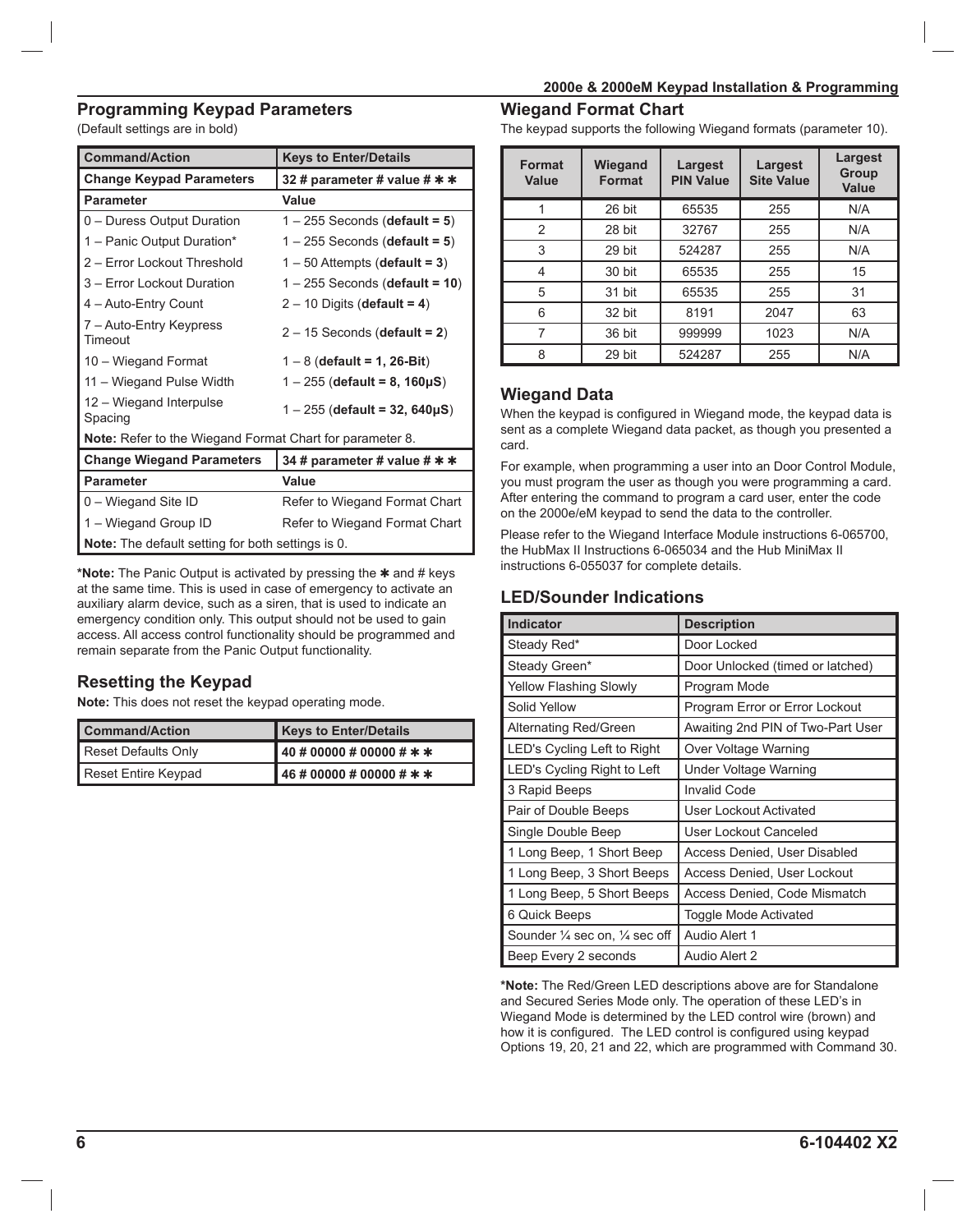## **Wiring the 2000-8EX Output Module**

If the Output Module is within 18 inches of the keypad, use the 6-conductor wire harness, supplied with the Output Module, to make the connection.

If your Output Module is located more than 18 inches from the keypad (up to a maximum of 100 feet), you must cut the wire harness in half and plug one half into the keypad the other into the Output Module. Then connect the two using 22 AWG stranded and shielded cable. Make sure you connect the wire harness pin to pin (pin 1 on the Output Module to pin 1 on the keypad and so on). You must connect the drain wire from your cable to the negative on your keypad (the black wire to your power supply).



## **Performing the Programming Mode Loopback**

The keypad has a special loopback connection you can make to enter program mode if you do not know the master code. Use the following steps below and refer to the diagram.

**Note:** This procedure should only be performed by a qualified security or lock industry professional.

- 1. Power down the keypad.
- 2. Connect the white/yellow, brown and white wires together and disconnect any other connections to these wires.
- 3. Power up the keypad.
- 4. Change the master code or default the keypad
- 5. Power down the keypad and remove the loopback connections and reconnect any other wiring to these wires.
- 6. Power up the keypad.



## **Performing the Keypad Self-Test**

After installing the keypad, it is recommended that you perform the keypad self-test once a year to ensure that the keypad is working properly.

- 1. To perform the self-test, with the unit powered up, press the following keys on the keypad: **7890 # 123456** ✱
- 2. If all 12 key presses are accepted, the keypad enters self-test mode.
- 3. The LEDs then turn on one at time with a beep in the following order Red, Yellow then Green.
- 4. After the Green LED, the unit then flashes an LED to indicate which operating mode the keypad is programmed mode. Below shows which LED flashes for each mode:
	- Standalone Mode: Red Flash
	- Wiegand Front End Mode: Green Flash
	- Secured Series Front End Mode: Yellow Flash followed by rapid yellow flicker.

**Note:** If the unit is not connected to a controller in Secured Series Front End Mode, the yellow LED turns on solid after the yellow flash. Press the  $*$ key to clear.

#### **Limited Warranty**

This Nortek Security & Control product is warranted against defects in material and workmanship for twenty four (24) months. **This warranty extends only to wholesale customers** who buy direct from Nortek Security & Control or through Nortek Security & Control's normal distribution channels. Nortek Security & Control does not warrant this product to consumers. Consumers should inquire from their selling dealer as to the nature of the dealer's warranty, if any. **There are no obligations or liabilities on the part of Nortek Security & Control LLC for consequential damages arising out of or in connection with use or performance of this product or other indirect damages with respect to loss of property, revenue, or**  profit, or cost of removal, installation, or reinstallation. All implied warranties, including implied warranties for merchantability and implied warranties for fitness, are valid only until the warranty expires. **This Nortek Security & Control LLC Warranty is in lieu of all other warranties express or implied.**

All products returned for warranty service require a Return Authorization Number (RA#). Contact Returns at 1-855-546-3351 for an RA# and other important details.

#### **Technical Support**

**DEALERS/INSTALLERS ONLY! End users must contact the dealer/installer for support. If the keypad still does not work after troubleshooting, please call the Technical Services department at 1-800-421-1587.**